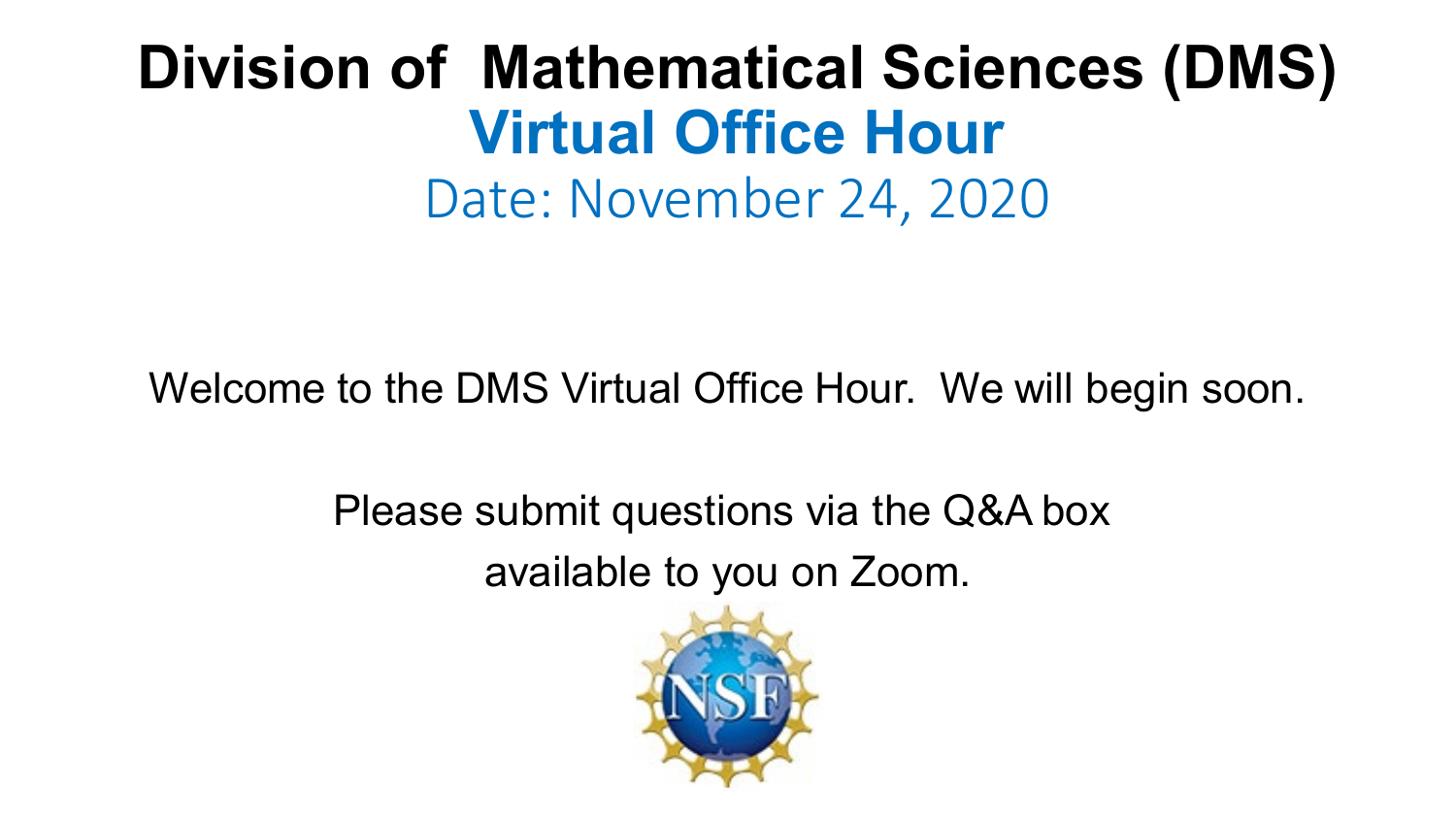## **Division of Mathematical Sciences (DMS) Virtual Office Hour Welcome!**

#### Program Directors in attendance today

- Juan C. Meza (Division Director)
- Pawel Hitczenko, Eun Heui Kim, Michelle Manes, Swatee Naik (RTG)
- Yuliya Gorb, Leland Jameson, Malgorzata Peszynska (Comp Math)
- Gabor Szekely, Edsel A. Pena, Huixia (Judy) Wang, Yong Zeng (Statistics)
- Moderators: Michelle Manes, Malgorzata Peszynska, Christopher Stark

#### **Subscribe to DMSNEWS:**

Send email to [listserv@listserv.nsf.gov](mailto:listserv@listserv.nsf.gov) In the body of the message, put the following command: subscribe dmsnews [your name]

#### **Suggest a topic for future VOH:**

Send email to [dms-voh@nsf.gov](mailto:dms-voh@nsf.gov)

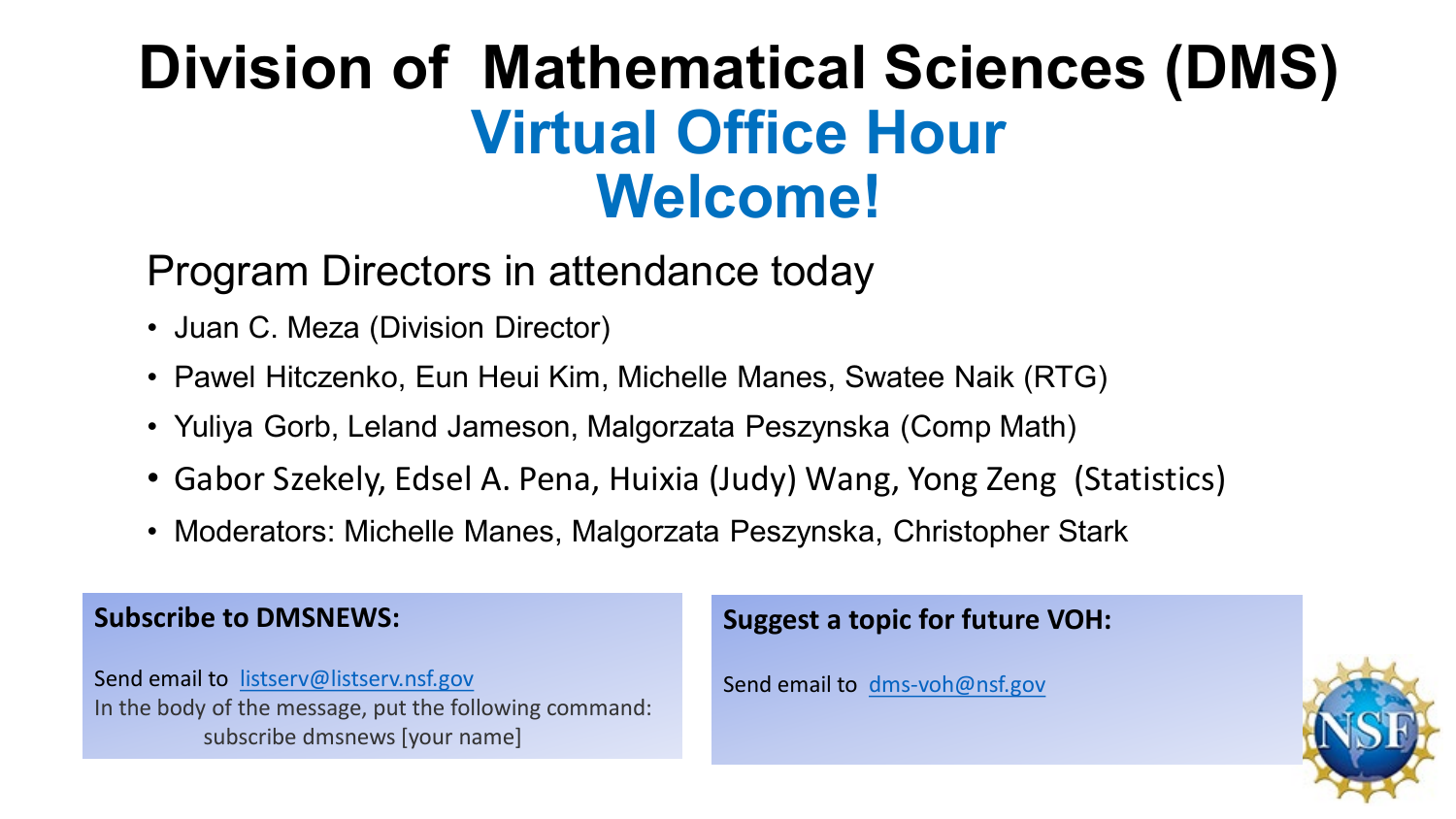# **Division of Mathematical Sciences (DMS) Virtual Office Hour Questions during VOH:**

#### • Submit your questions via the Q&A box.

- Questions can be submitted anonymously.
- We will focus on questions of interest to a wide audience. For specific questions about a particular project, contact a cognizant Program Officer.
- For recently asked questions/copy of slides, see <https://www.nsf.gov/mps/dms/presentations.jsp>

#### • Next DMS Virtual Office Hour: December 15, 11am ET

- Topics include: DMREF, SaTC, and ATD programs.
- Questions can be submitted in advance on the registration form.

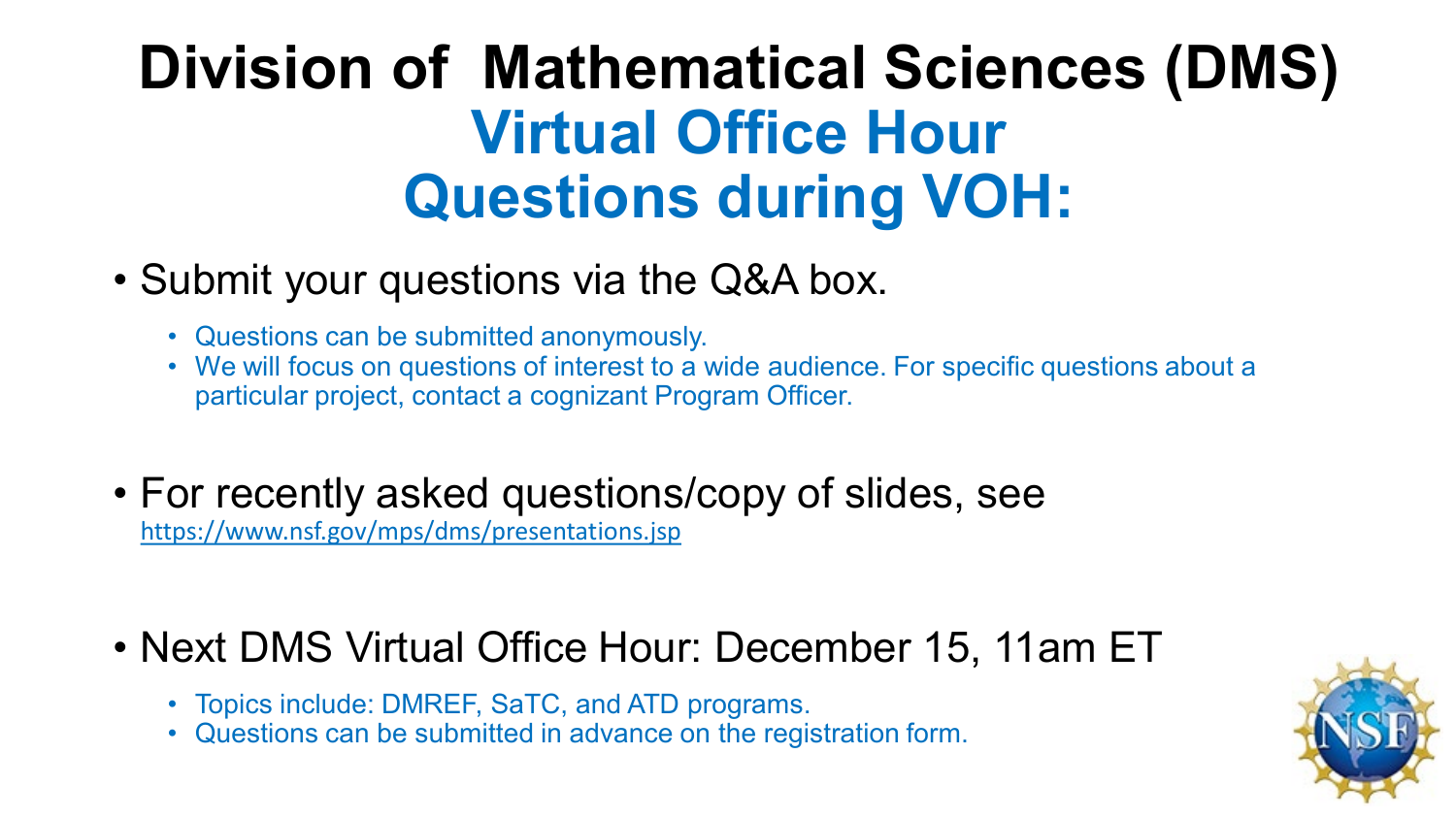# **Division of Mathematical Sciences (DMS) Virtual Office Hour Topics today:**

- Overview of DMS operations and the impact of COVID-19.
- A brief description of the Research Training Groups (RTG) program, including some [recent updates to the solic](https://www.nsf.gov/funding/pgm_summ.jsp?pims_id=5732)itation [https://www.nsf.gov/funding/pgm summ.jsp?pims id=5732](https://www.nsf.gov/funding/pgm_summ.jsp?pims_id=5732)
- Upcoming target date on December 1 for the program in' [Computational Mathematics](https://www.nsf.gov/funding/pgm_summ.jsp?pims_id=5390)
	- [https://www.nsf.gov/funding/pgm summ.jsp?pims id=5390&org=DMS&from=home](https://www.nsf.gov/funding/pgm_summ.jsp?pims_id=5390&org=DMS&from=home)
- Upcoming proposal due date on December 15 for the program in [Statistics](https://www.nsf.gov/funding/pgm_summ.jsp?pims_id=5556)
	- [https://www.nsf.gov/funding/pgm summ.jsp?pims id=5556](https://www.nsf.gov/funding/pgm_summ.jsp?pims_id=5556)



• Q&A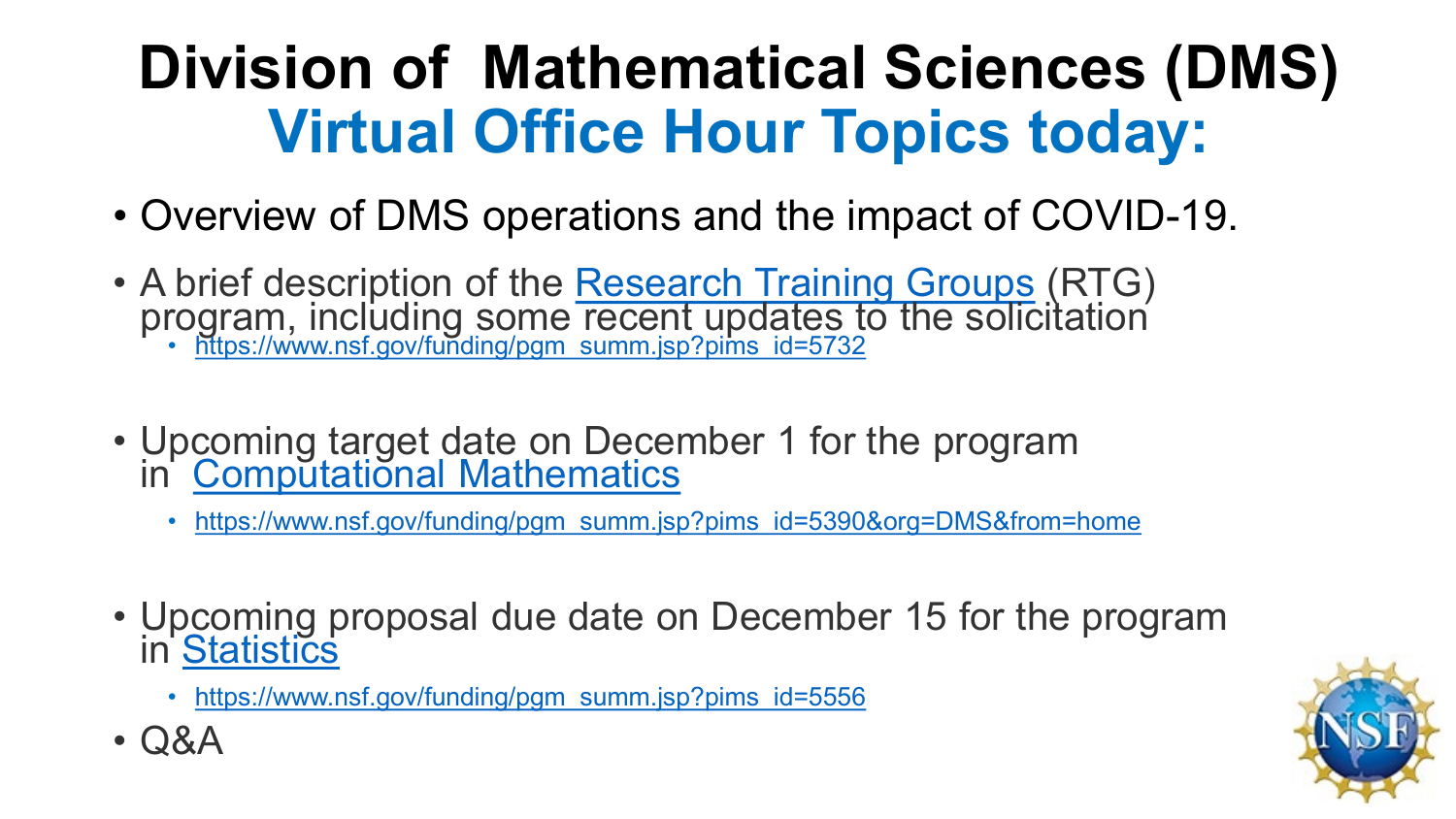## **Division of Mathematical Sciences (DMS) Virtual Office Hour Opportunities and upcoming deadlines:**

• Funding opportunities

<https://www.nsf.gov/funding/programs.jsp?org=DMS>

• Upcoming deadlines link

[https://www.nsf.gov/funding/pgm list.jsp?ord=date&org=NSF&sel org=DMS&status=1](https://www.nsf.gov/funding/pgm_list.jsp?ord=date&org=NSF&sel_org=DMS&status=1)

- Upcoming target dates
	- [Computational Mathematics,](https://www.nsf.gov/funding/pgm_summ.jsp?pims_id=5390&org=DMS&sel_org=DMS&from=fund) Dec. 1, 2020
	- [Mathematical Sciences Infrastructure Program,](https://www.nsf.gov/funding/pgm_summ.jsp?pims_id=12756&org=DMS&sel_org=DMS&from=fund) Dec. 15, 2020
	- [Statistics](https://www.nsf.gov/funding/pgm_summ.jsp?pims_id=5556&org=DMS&sel_org=DMS&from=fund), Dec. 15, 2020
	- [Harnessing the Data Revolution \(HDR\): Institutes for Data-Intensive Research in Science](https://www.nsf.gov/funding/pgm_summ.jsp?pims_id=505828&org=DMS&sel_org=DMS&from=fund) and Engineering, Jan. 21
	- [Designing Materials to Revolutionize and Engineer our Future \(DMREF\)](https://www.nsf.gov/funding/pgm_summ.jsp?pims_id=505073&org=DMS&sel_org=DMS&from=fund) Jan. 25, 2021

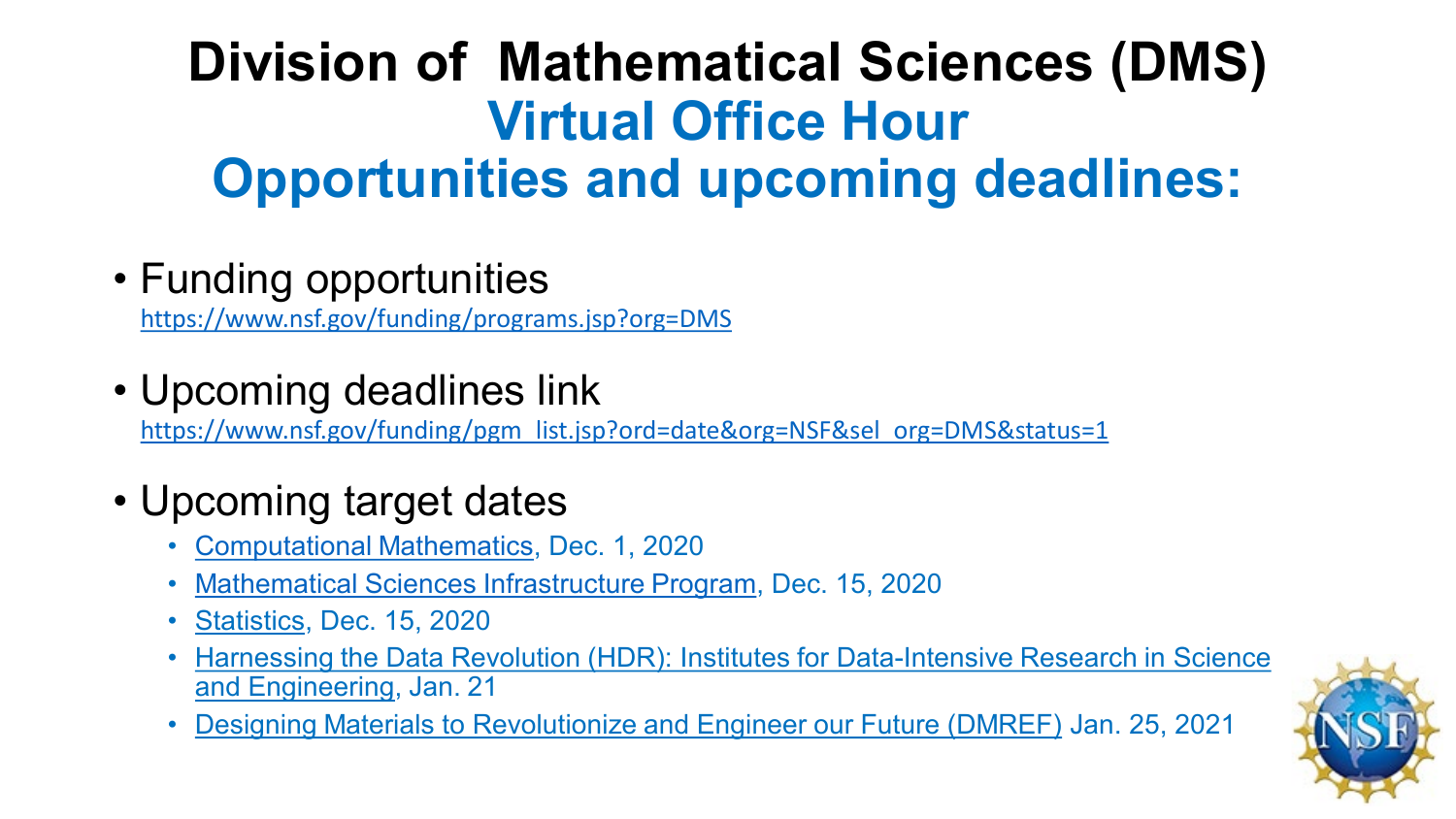DMS UPDATE

NOVEMBER 2020

VIRTUAL OFFICE HOURS GOALS

BUDGET UPDATE

COVID-19 IMPACTS

DMS PROGRAM DEADLINES

MSPRF, GRADUATE STUDENTS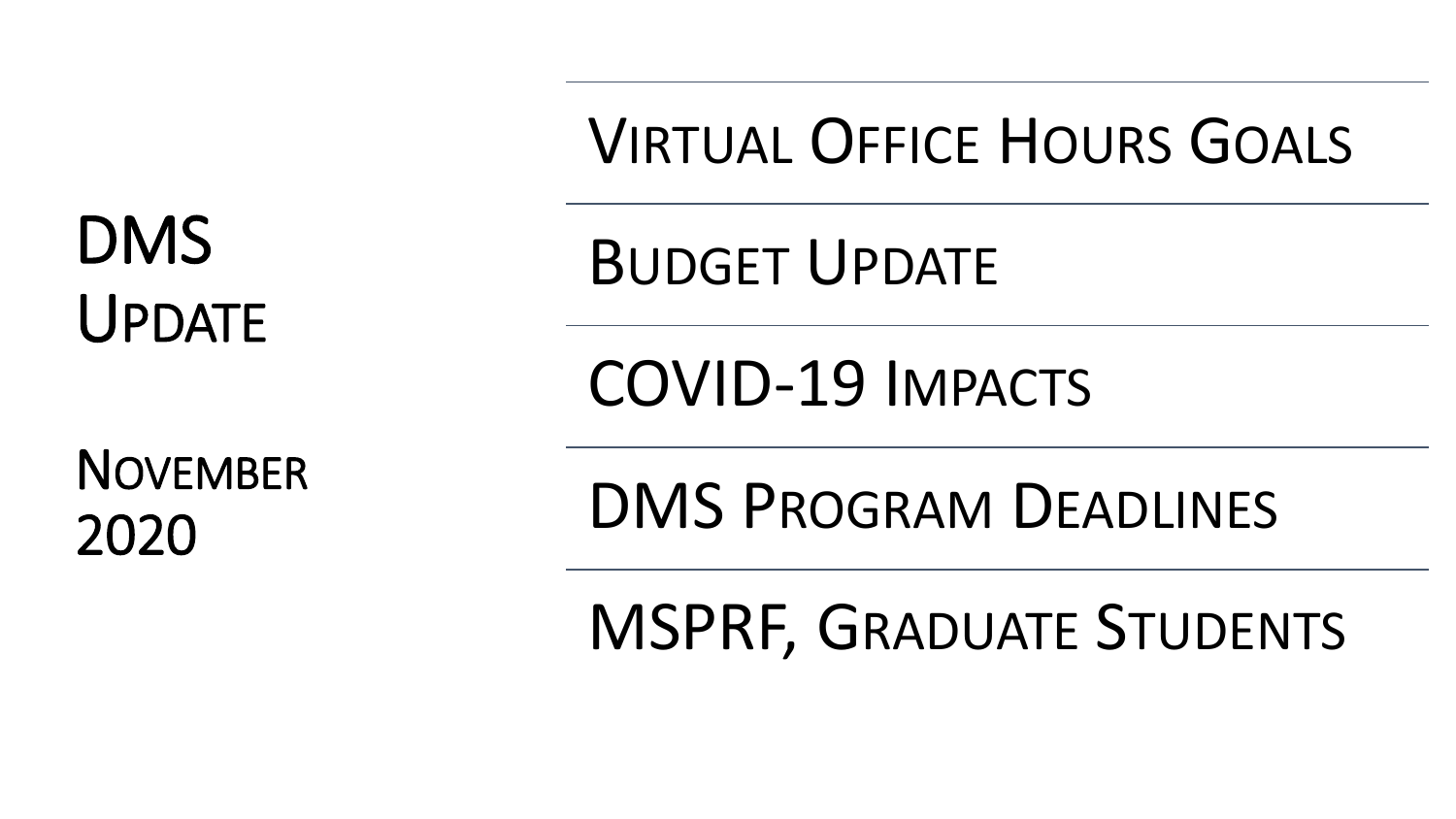# **Division of Mathematical Sciences (DMS) Virtual Office Hour Research Training Groups (RTG)**

**New Solicitation:** NSF 20-608 <https://www.nsf.gov/pubs/2020/nsf20608/nsf20608.htm>

**Program Webpage:**

[https://www.nsf.gov/funding/pgm summ.jsp?pims id=5732](https://www.nsf.gov/funding/pgm_summ.jsp?pims_id=5732)

#### **FY 2021 Program Officers:**

Pawel Hitczenko [phitczen@nsf.gov](mailto:phitczen@nsf.gov) Eun Heui Kim [eukim@nsf.gov](mailto:eukim@nsf.gov) Michelle Manes [mmanes@nsf.gov](mailto:mmanes@nsf.gov) Swatee Naik [snaik@nsf.gov](mailto:snaik@nsf.gov)

**Full proposal deadline: June 1, 2021** 

Another RTG VOH presentation will be held prior to the deadline!

**Program Goal:** increase the number of well-prepared U.S. citizens, nationals, and permanent residents who pursue careers in the mathematical sciences, be they in academia, government, or industry.

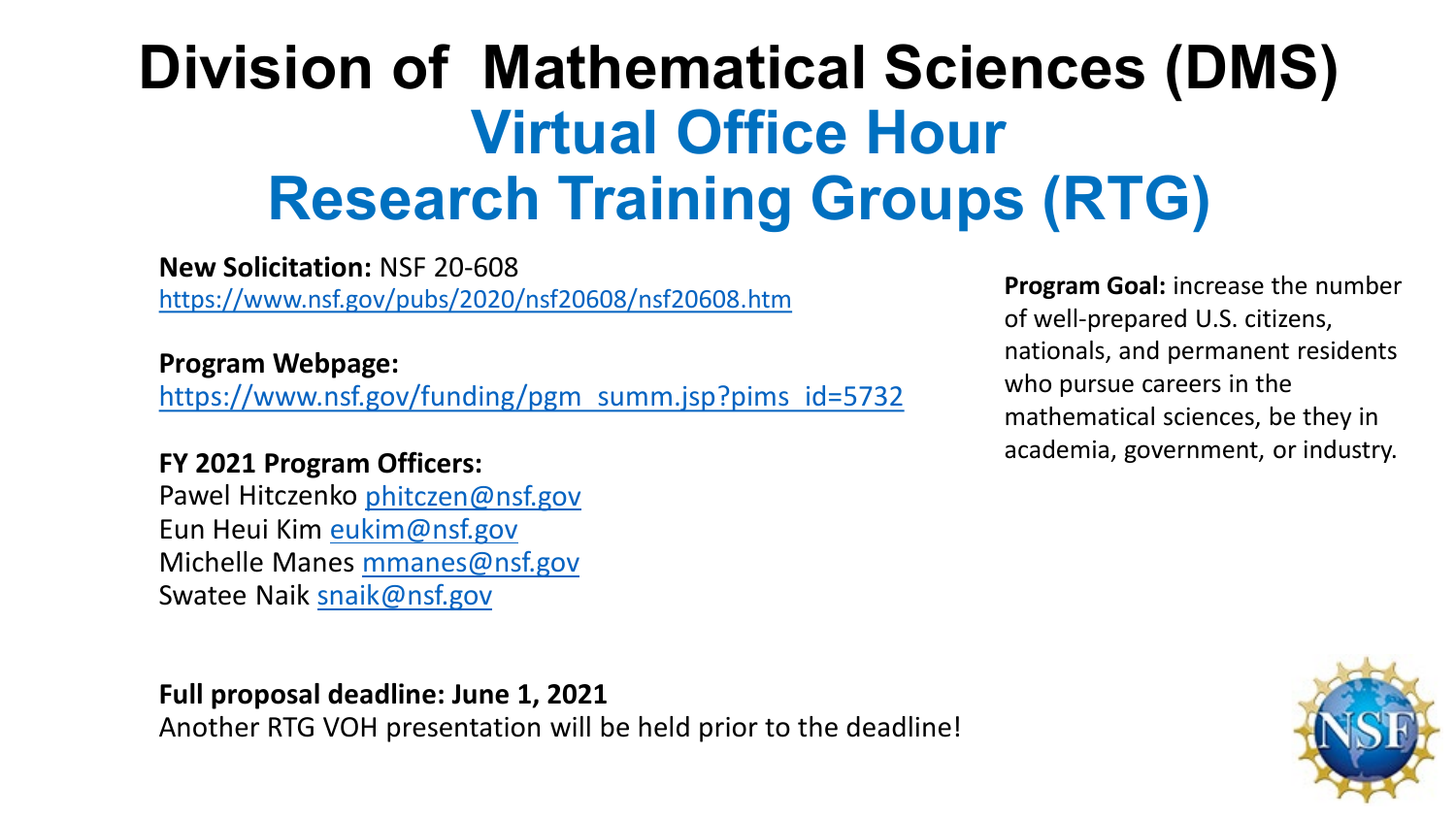# **Division of Mathematical Sciences (DMS) Virtual Office Hour RTG: program highlights**

- $\triangleright$  Three- to five-year awards, up to \$500K/year.
- $\triangleright$  Bulk of funds expected to provide stipends for student and postdoc trainees. Funded trainees have citizenship requirements.
- $\triangleright$  Limited faculty salary. Can include travel, conference, consultant support.
- **Vertical integration:** undergraduate research, graduate traineeships, 3-yr post-doc positions. Integration of research, education, professional development.
- **Detailed plans:** Recruitment & retention, management, assessment.
- $\triangleright$  Post-RTG sustainability plan.

#### **New solicitation:<https://www.nsf.gov/pubs/2020/nsf20608/nsf20608.htm>**

- Graduate students: professional training including teaching **or** industry **or** lab.
- Post-doc Ph.D. year requirement is relaxed.
- Clarifies that all PAPPG requirements hold.

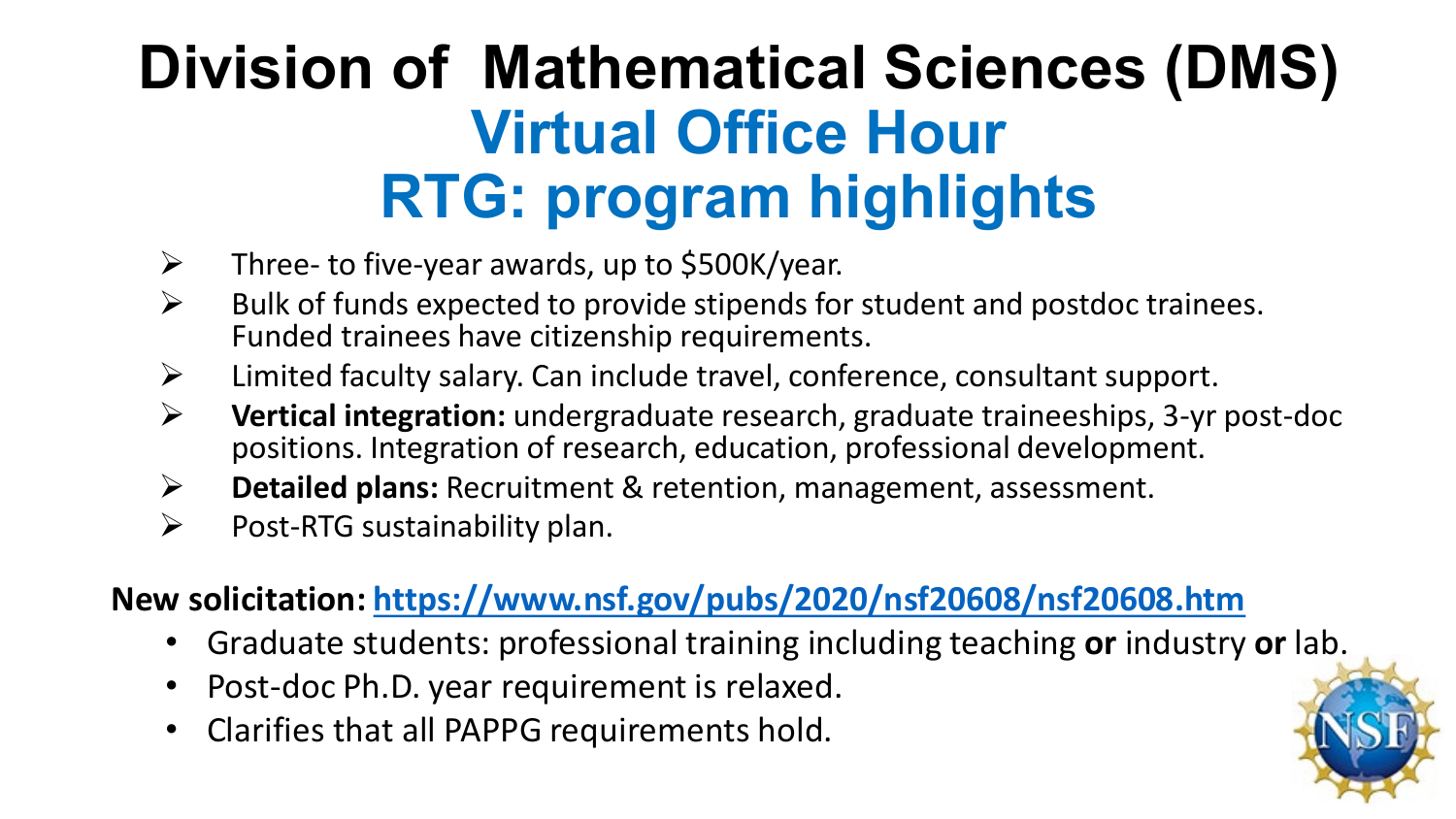## **Division of Mathematical Sciences (DMS) Computational Mathematics Program**

- **Website:** [https://www.nsf.gov/funding/pgm summ.jsp?pims id=5390](https://www.nsf.gov/funding/pgm_summ.jsp?pims_id=5390)
- **Program Directors (PDs):**
	- oYuliya (Julia) Gorb: [ygorb@nsf.gov](mailto:ygorb@nsf.gov)

oLeland (Lee) Jameson: [ljameson@nsf.gov](mailto:ljameson@nsf.gov)

oMalgorzata (Malgo) Peszynska: [mpeszyns@nsf.gov](mailto:mpeszyns@nsf.gov)

- **Submission Deadline: December 1, 2020 (apply to PD 16-1271)**
	- Submission Window: November 16 December 1, 2020
	- Supports mathematical research in areas of science where computation plays a central and essential role, emphasizing analysis, development and implementation of numerical methods and algorithms
	- Follow Proposal and Awards Policies and Procedures Guide (PAPPG): https://www.nsf.gov/pubs/policydocs/pappg20\_1/nsf20\_1.pdf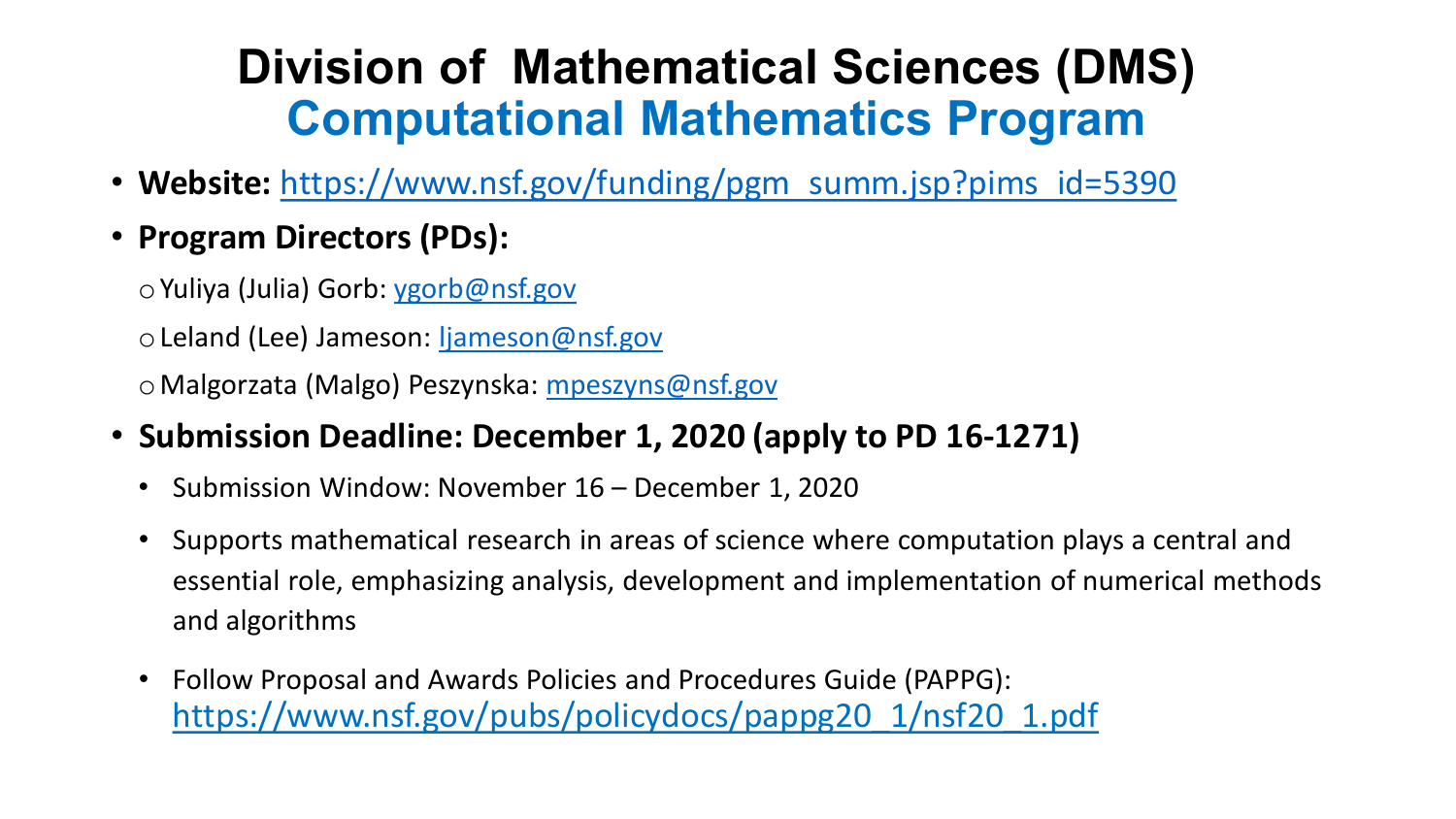## **Division of Mathematical Sciences (DMS) Computational Mathematics Program (cd).**

• **Website:**

[https://www.nsf.gov/funding/pgm summ.jsp?pims id=5390](https://www.nsf.gov/funding/pgm_summ.jsp?pims_id=5390)

- CM PDs generally avoid commenting on "white papers"
	- Instead: please, please, use public award search engine to determine which projects CM has recently supported
- In view of the pandemic,
	- If you plan to submit a CONFERENCE proposal, please, contact PDs to discuss
	- Same holds for supplements, AGEP, INTERN, etc.
- We are always happy to chat with our PIs on Zoom.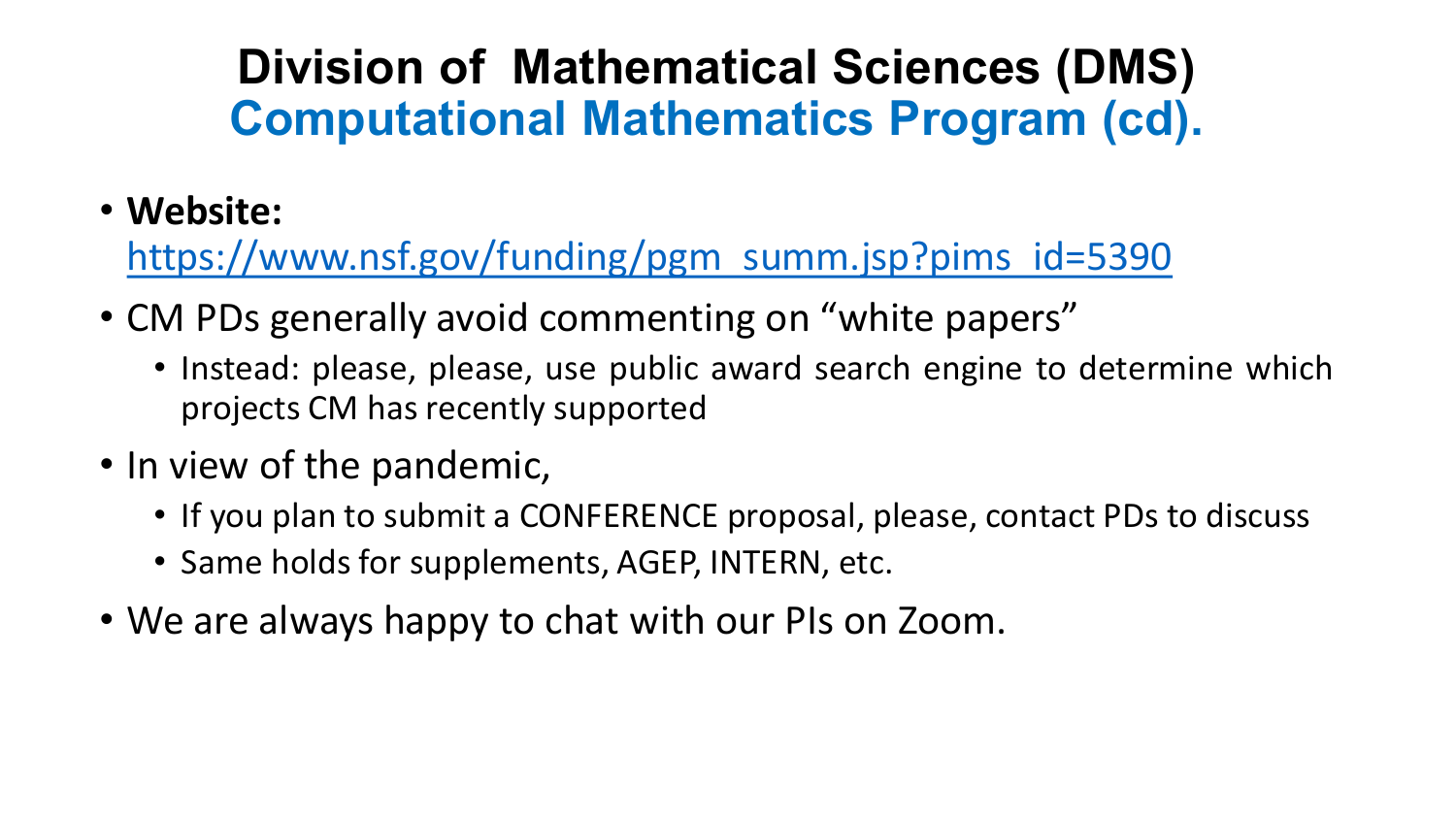## **Division of Mathematical Sciences (DMS) Statistics Program**

Statistics program supports:

- $\triangleright$  research in statistical theory and methods, including research in statistical methods applicable to any domain of science and engineering
- $\triangleright$  conferences and workshops

[https://www.nsf.gov/funding/pgm summ.jsp?pims id=5556&org=DMS&from=home](https://www.nsf.gov/funding/pgm_summ.jsp?pims_id=5556&org=DMS&from=home)

#### Program Officers:

Gabor Szekely [gszekely@nsf.gov](mailto:gszekely@nsf.gov) Edsel A. Pena [epena@nsf.gov](mailto:epena@nsf.gov) Huixia (Judy) Wang [huiwang@nsf.gov](mailto:huiwang@nsf.gov) Yong Zeng [yzeng@nsf.gov](mailto:yzeng@nsf.gov) Nandini Kannan [nakannan@nsf.gov](mailto:nakannan@nsf.gov) (on leave)

**Full Proposal Window: December 1-15, 2020**

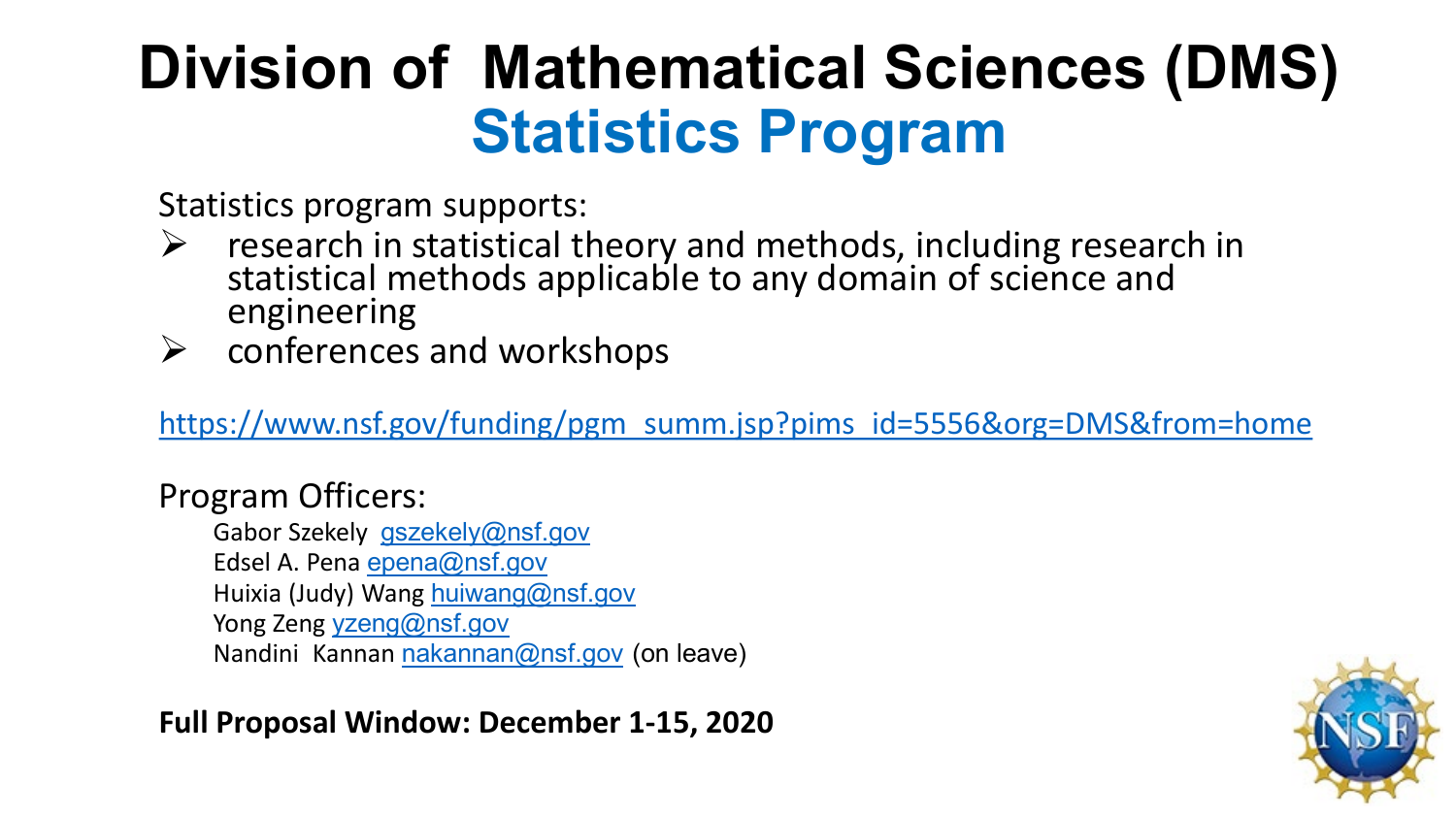### **Division of Mathematical Sciences (DMS)**

## **Virtual Office Hour: some questions from registration**

### A. COVID-19 related questions on the following topics:

- A. What is the impact of COVID-19 on DMS budget?
- B. What are the possibilities of flexibility on target dates for grant submission?
- C. What is the impact/expectations regarding travel/conference/REUs ?
- B. RTG:
	- A. Is it better to plan an RTG project within one research group or more than one?
	- B. Does the minority school such as HSI have more advantages in applying for RTG program?
	- C. Should an RTG project have a PI/co-PI from Mathematical Science department?

#### C. Computational Mathematics

- A. Is CM program available for RUI applicants?
- D. Other
	- A. As a first time grant applicant what are the most important things to do?
	- B. Is the program on Optics and Photonics active?
	- C. Which programs of NSF supports research in scientific machine learning?